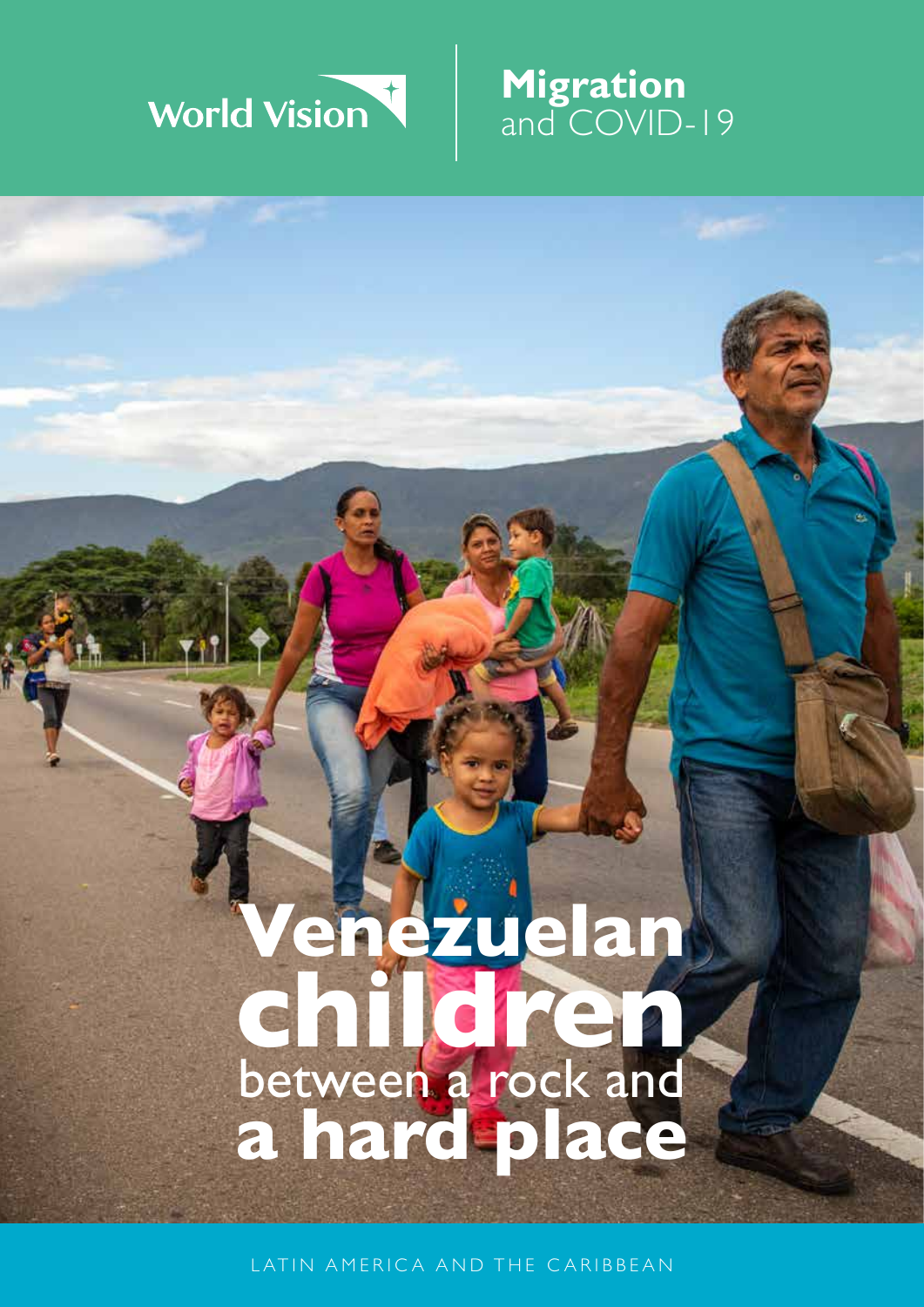## **Migration and COVID-19:**

Venezuelan children between a rock and a hard place

**The dramatic decision to migrate involves displacement of a person, a family, or a people group from their home to another place, either within their county or outside the country. Migration implies abandoning one's intended life and facing uncertainty, xenophobia, and deprivation of basic needs as they search for safety, food, or economic opportunity. This age-old phenomenon involves different types of people and arises from different associated causes. In today's world, it includes food insecurity, personal safety risk, lack of access to medical or other basic services and the extreme vulnerability, as well as different forms of discrimination.**

We would like to thank the generous contributions of children and young people who shared their time and thoughts through this survey. We are grateful to colleagues and staff members from field offices: Claudia Patricia Sanchez Muñoz, Pauline Ochoa León, Elizabeth Bedoya, Gabriela Benitez, Johnny Jara, Jose Ignacio Peralta Barria, Luis Corzo, Marlene Arroyo, Natalia Cuello Avendaño, as well as Venezuelan organisation "Alimenta la Solidaridad". We are thankful for the assistance and support given by WV LAC and Venezuela Regional Response colleagues Mishelle Mitchell, Chris Huber, Paula Martes and Golda Ibarra.

This report was produced by Natalia Korobkova on behalf of the Venezuela Response Team at World Vision International in collaboration with the field offices.

Editing Consultant: Franklin Santander

#### Design: Fernando Otarola

Faced with this reality that leaves millions of people between a rock and a hard place, World Vision has mounted a multi-country and multi-sector response. Its objective is to form a ring of protection around migrant children and their families, all the while restoring their dignity and hope in the face of adversity. Humanitarian assistance, protection and advocacy, the generation of livelihoods and cultural and economic integration are the pillars of this response. As of May 2020, it has reached more than 250,000 people in seven countries since January 2019.

© World Vision International 2020 All rights reserved. No portion of this publication may be reproduced in any form, except for brief excerpts in reviews, without prior permission of the publisher. For further information about this publication please contact: natalia\_korobkova@vvi.org World Vision is a Christian relief, development, and advocacy organisation dedicated to working with children, families, and communities to overcome poverty and injustice. Inspired by our Christian values, we are dedicated to working with the world's most vulnerable people. We serve all people regardless of religion, race, ethnicity, or gender.

CHILD AND ADULT SAFEGUARDING CONSIDERATIONS World Vision ensured safe and ethical participation of children when they shared their stories, adhering to World Vision's safeguarding protocols. Names of children have been anonymised and changed to ensure confidentiality. All photos were taken and used with informed consent.

Several organizations have also taken clear positions and actions in relation to this set of problems. UNICEF, for example, has expressed its concern because of the "reports of xenophobia, discrimination and violence perpetrated against Venezuelan children and families in host communities."1

Cover photo: ©2019 World Vision

1 UNICEF, Crisis migratoria en Venezuela: 1,1 millones de niños de toda la región necesitarán asistencia en 2019, April 5, 2019.

This potentially lethal combination (migration and COVID-19), has become daily life for approximately 1,075,0004 Venezuelan children, adolescents and young people who have left the country over the last several years seeking – with or without their parents – the opportunity for a better life. Another 1 million children were left behind in Venezuela while their parents attempted to find some sort of work opportunity in other countries.<sup>5</sup>

4 according to estimates published by CLACSO in"Voices and experiences of Venezuelan children and adolescents in Brazil, Colombia, Ecuador, and Peru", Buenos

#### **I. Introduction**

South America has become the scene of one of the worst humanitarian crises in recent times. The crisis involving migrants and refugees from Venezuela involves children, adolescents, and young people who have left their country of origin to settle in surrounding countries, either due to political or economic reasons, sometimes both.

World Vision's response to the crisis involving migrants and refugees coming from Venezuela includes operations in Colombia, Ecuador, Peru, Chile, Bolivia, Brazil, and Venezuela under the three pillars described above partnering with the humanitarian clusters coordinated by the United Nations. Operation Hope Without Borders is seeking US \$80 million to benefit 700,000 vulnerable people from January 2020 through December 2022. This implies being able to directly help 200,000 migrants at the regional level and 40,000 people in Venezuela in 2020.

For its part, a joint communiqué between OHCHR, IOM, UNCHR, and WHO mentions that "While many nations protect and host refugee and migrant populations, they are often not equipped to respond to crises such as Covid-19," particularly in what is involved in prevention, testing, and treatment.2

Migrations break cultural and community ties when they leave home. In addition, families are shattered, and in many cases, this deepens their poverty and infringes on rights such as health, education, nutrition, housing, and protection. Migration is a right that involves high risks. These risks, since several months back, have been added to the global pandemic caused by the COVID-19 virus.

The UN Refugee Agency (UNHCR) estimates that by the end of 2020, 6.5 million Venezuelans will have left the country.3 This creates a diaspora throughout the continent that faces the migration drama, and also stalked by the threat to their lives brought by COVID-19.

This document, based on a World Vision study in different countries in South America, addresses this double-edged problem in the daily life of Venezuelan children. It also shows the changes due to the situation, the risks and the violation of the rights of children and adolescents who have migrated from Venezuela to different countries in the region, or who still are in that country. Although the latter group does not fit into the category of migrants, World Vision also researched about their situation in the context of the pandemic.

<sup>2</sup> UNCHR, The rights and health of refugees, migrants and stateless must be protected in COVID-19 response:, March 31, 2020.

<sup>3</sup> UNCHR, US \$1.35 billion needed to help Venezuelan refugees and migrants and host countries, November 13, 2019

Aires, 2020, some 25% of all Venezuelan migrants are boys, girls, and teenagers.

<sup>5</sup> Nearly a Million Children Left Behind in Venezuela as Parents Migrate, The New York Times, March 25, 2020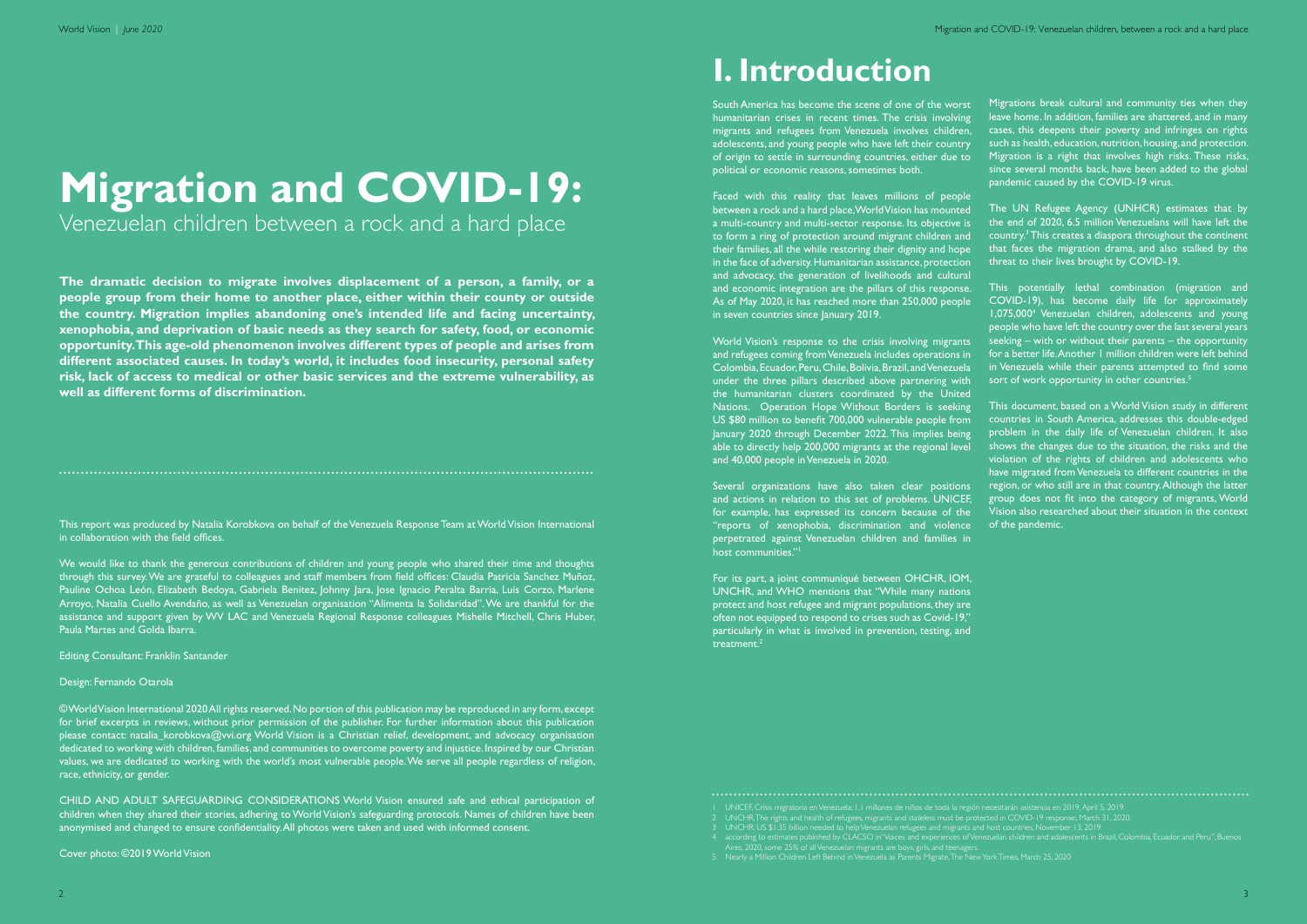World Vision | *June 2020* Migration and COVID-19: Venezuelan children, between a rock and a hard place

4 5

#### **Forward**

Two world wars. Armed conflicts in different parts of the world that have led to the displacement of millions of people. The devastating effects of climate change that have depopulated entire villages. The daily experience of inequity. As the world watched these phenomena unfold, they all created the same effect: mass migration. However, the year 2020 confronts us with a global pandemic that affects every aspect of life.

If this context has been devastatingly unpredictable and uncontrollable for the average person settled in their family, community, and country, how much more so for the families and millions of migrant and refugee children and adolescents.

"Migration and COVID-19: Venezuelan Children Between a Rock and a Hard Place", is the image that aptly describes the reality of people, who, without a fixed home, without access to basic services such as health and sanitation, without employment, without income and livelihoods, and in many cases, without legal documentation, they must survive a global event on a scale this generation has never seen.

We help strengthen national health systems, empower communities through collaborative action, and guarantee the protection of children through our advocacy and operation. We thank our field staff and partners in governments, faithbased organizations, cooperation agencies and civil society that allow us to bring hope and life alternatives to thousands of people, who in the midst of one of the greatest trials facing humanity, feel cornered by the cruel choice of starving or dying of COVID-19.

> Regional Leader World Vision Latin America and the Caribbean.

> > ©2020 V

**Joao Helder Diniz**

The study that we are pleased to present, delves into the harsh reality of children, adolescents and young migrants and refugees from Venezuela who are caught up in the economic and political crisis now made worse by the COVID-19 pandemic. This research delves into the emotional state and material conditions of children—some accompanied and others alone—in the midst of the pandemic. The results of this investigation drive World Vision to pursue articulate, effective responses for one of the most vulnerable population groups.

"Life and life in all it's fullness is our vision, and our job is to convene and generate a collaborative movement that **allows us to overcome one of the most challenging chapters in our history."**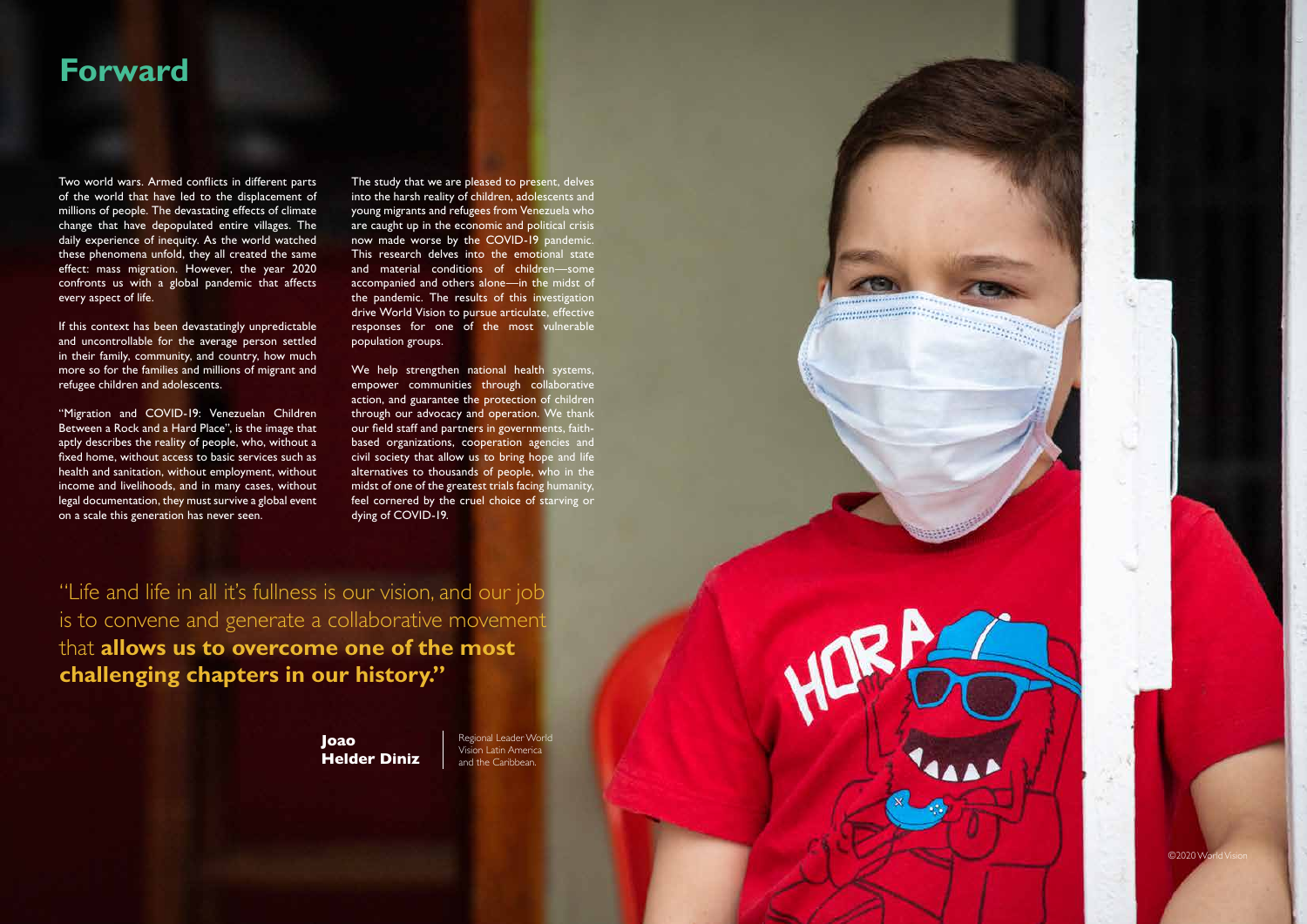## **II. Study Problems** and Methodology

Since the World Health Organization declared COVID-19 a global pandemic in March, the world has undergone critical situations with no precedent in post-modern history. This has forced countries to take preventive measures such as the declaration of health emergencies, implementing quarantines, and ordering social distancing to avoid spreading the contagion to the masses.

To pinpoint the impact of these measures on the life of children, adolescents and migrants from and in Venezuela, World Vision International has performed research in seven countries in the region (Brazil, Bolivia, Chile, Colombia, Ecuador, Peru, and Venezuela) to report on the situation. To figure out the details inherent to the exercise and vulnerability of children's rights, a total of 392 surveys have been applied in this sub region during the month of April, 2020. From all of these surveys, 363 were answered completely by children, adolescents and young people who currently live in the aforementioned countries were systematized.

The tool that was used in the survey, both online and in person, was KoBoCollect (which is based on OpenDataKit) and is used to collect primary data in humanitarian emergencies and in other settings that involved challenging areas.

From this sample, 29.47% of children, adolescents and young people currently live in Colombia, 23.14% lived in Brazil, 18.18% live in Peru, 12.67% live in Ecuador, 7.71% live in Chile, 5.23% live in Bolivia, and 3.58% live in Venezuela. Some 57.6% of all the children who were questioned are younger than 11 years old, 32.8% are between 11 and 15 years old, and 9.6% are between 16 and 18 years old. Of all this population, 89.5% live in the city and 10.5% live in the country. It is important to point out that more than half of the people who were questioned are girls. Moreover, the low sample percentage in Venezuela is due to local restrictions with the Internet service and other logistical issues.

This, then, is a document that essentially collects the perspective and feelings of migrant children in relation to the risks, vulnerability, and the impact of the pandemic in the region.

#### **TECHNICAL SHEET**

#### 

**Title** Implementing Countries Participant Age Ranges Data collection period Number of surveys applied Number of valid surveys Number of unanswered surveys Participation rate Number of questions Collection form Sampling unit Sampling methodology **Survey on the Impact of COVID-19 on Migrant Children, Adolescents and Young People from Venezuela** Brazil, Bolivia, Chile, Colombia, Ecuador, Peru, Venezuela Children below 18 years of age April 17-27, 2020 392 363 29 92,6% 21 questions Online and in-person using KoBo Collect Individuals Random between areas of influence by World Vision and its associates

The roots of the crisis that Venezuela is undergoing lie in its recent history. Beginning in 1999, after the election of Hugo Chávez as the president of Venezuela, a series of structural transformations took place such as the installation of a Constituent Assembly and the subsequent approval of a new Constitution. This brought about the implementation of measures and laws and modified the institutional, economic,

some social, and political environments.

The new regime installed in the country, along with the creation of the new Republic under the name of the Bolivarian Republic of Venezuela, nationalized companies, prohibited various communication media and promoted financial reforms that modified the balance of power in Venezuela and Venezuela's relationship with the international community. One of these reforms was the nationalization of oil companies in the country through expropriation. Added

Maduro, took over the presidency.

The transformations that were made and the perpetuation of the so-called "Bolivarian" government had a structural effect on the Venezuelan citizens. Venezuela went from being a regional power to being a country in crisis. The business fence laid around Venezuela, added to the falling oil prices, the main source of currency for the country, substantially reduced the income for the state apparatus and forced the government to contract investments violently to the detriment of the infrastructure, services, and the institutional apparatus. The institutional weakening caused a severe social split aggravated by hyperinflation and unemployment that took away access for millions to food, health, and basic services since an elite associated with spheres of power enjoyed the basics and the sumptuous. In the middle of both extremes, a rampant violence that turned Venezuela into the most violent country in the world, prevails.

The country's political situation, in terms of governance, sharpened based on the blows by the power between the government and the opposition. Moreover, factors such as the centralization of decisions and the management of performance criteria and the transparency of the governmental institutionality have deteriorated country's coexistence and governance.

#### 

- The sharp decline in the quality of life of the Venezuelans caused millions of its citizens to leave the country. According to the R4V platform,<sup>6</sup> as of June 5, 2020, more than 5.1 million Venezuelans had immigrated to other countries over the preceding five years. Of those migrants, 4.3 million went to Colombia, Ecuador, Brazil, Peru, Bolivia, and Chile.
- Of this figure, international organizations indicate that more than 1 million children, adolescents and young people currently live in these countries. The massive exodus exceeded the recipient countries' institutional capacities. These countries have not been proactive in developing a special set of regulations to support migrant populations. The dearth of specific types of support have brought about stigmatization, xenophobia, distress and crossing borders without documentation, with a high risk of trafficking and exploitation, etc.
- Some of the effects and types of impact that were caused by the COVID-19 pandemic, particularly for migrant children and families coming from Venezuela, are the following:
- Loss of sources of income: the uprooted people face an endless number of problems with the loss of daily income and livelihoods to cover basic needs, according to the United Nations Organization.
- Eviction: due to the inability to make a payment, many migrants have been evicted from their places of residence in the different countries<sup>7.</sup>
- Family separation: the phenomenon took place prior to COVID-19 and was exacerbated by the economic limitations. Nevertheless, these situations became even more precarious with the pandemic. There are no ways to cross borders and there are no types of protocol or hope for family reunification.<sup>8</sup>
- "Forced" return to Venezuela: due to these factors, many Venezuelan families and citizens are forced to return to their country. Oftentimes the trip is made illegally due to the immigration policies in the countries but also risking their life and health because there are no standards of conditions for social distancing or hygiene<sup>9</sup>. .

- 6 R4V Response for Venezuela's Coordination Platform for Refugees and Migrants from Venezuela, May 2020.
- 7 In images: migrantes venezolanos denuncian desalojos en Bogotá en medio de pandemia, Voa Noticias, April 2, 2020
- 8 Refugiados y migrantes de Venezuela: olvidados en medio de la pandemia, El País, May 24, 2020.
- 9 Unos 25.000 migrantes venezolanos en Colombia regresaron a su país en medio de la pandemia de coronavirus, Infobae, May 13, 2020

#### **III. The country context**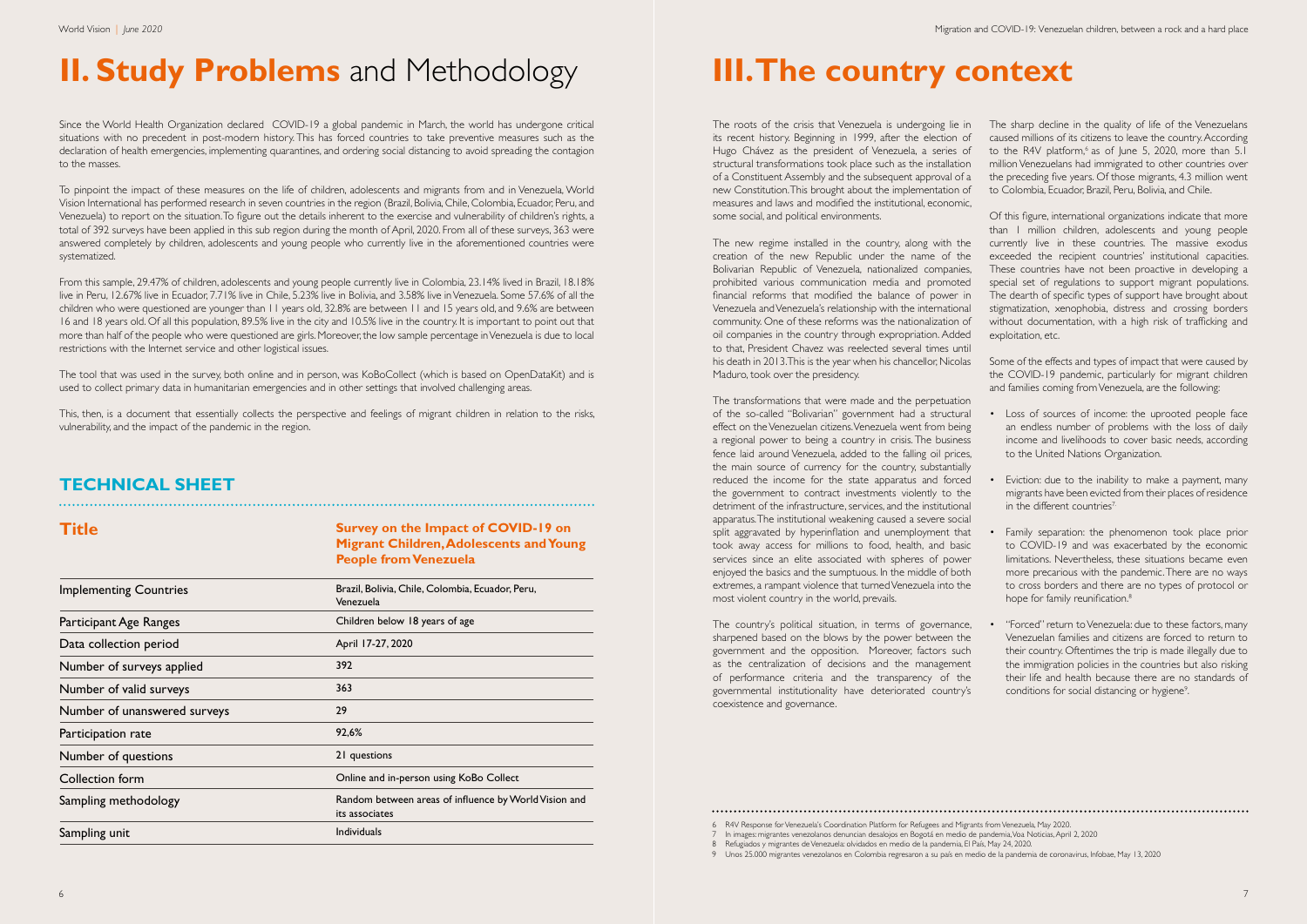World Vision | *June 2020* Migration and COVID-19: Venezuelan children, between a rock and a hard place

# **IV. The findings**

## **4.1** Situation **Overview**

**What we've heard from 363 migrant & refugee children**

#### When housing situation **got worse**

#### Continuing **education**

#### Is Coronavirus **generating discrimination?**





#### **31% YES 29.1% NO**



**56.5% Venezuelans**

**32.4% People living on the streets**

**33.3% Migrants**

**21.3% Others**

**5.6% Indigenous** 

**6.5% People living with disability**

**38.5%** Looked for **cheaper**

housing



**28%** are at **risk of eviction**

 $\overline{a}$ 

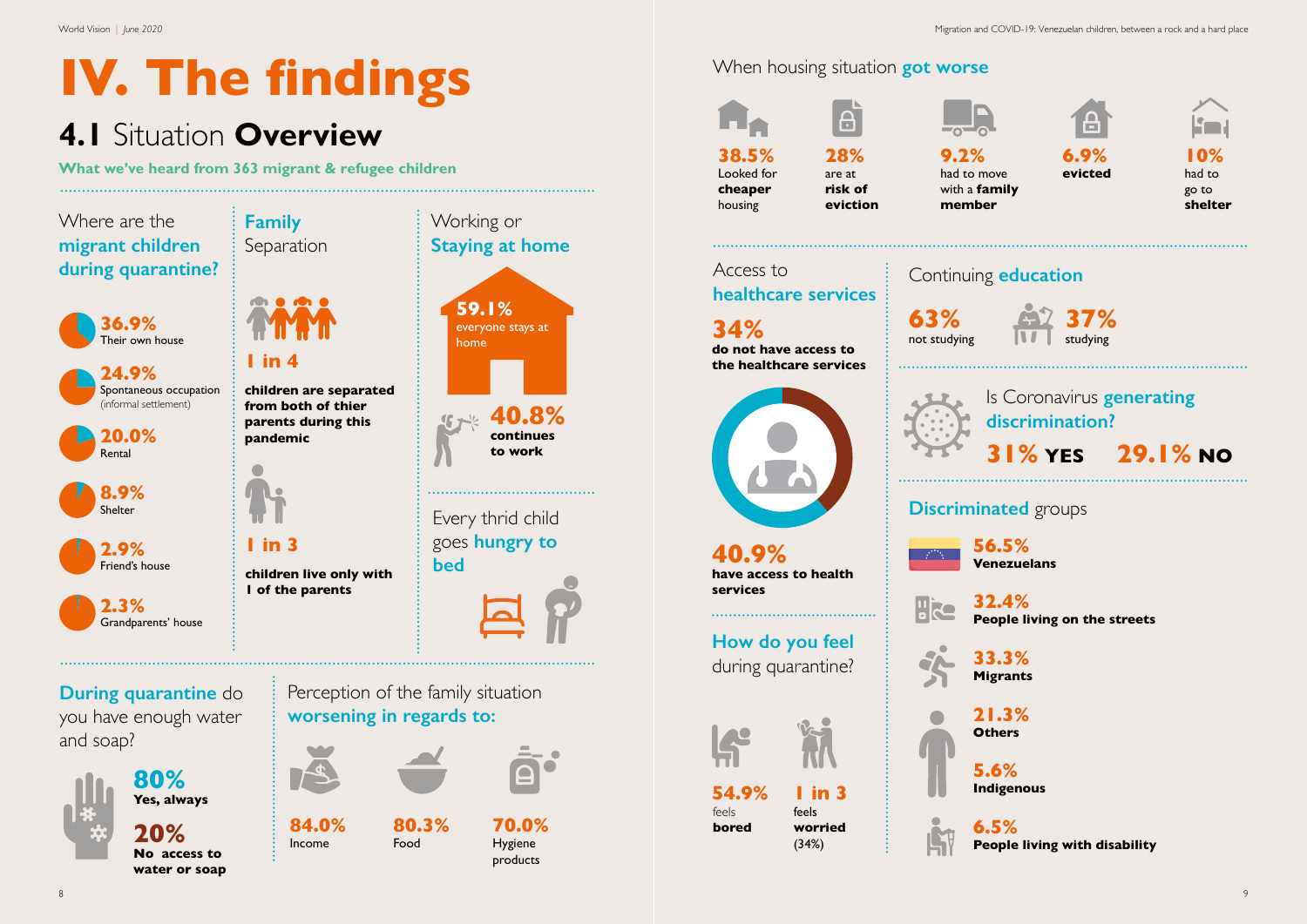The situation of migrant children within the context of COVID-19 is critical. Three out of every four migrant children and adolescents who live today in Brazil, live in informal settlements (slums, favelas, or invaded lands). These contexts typically do not have access to basic services and are on the outskirts of the different cities, which increases the risk and vulnerability of children. Most of the children who were questioned (77%) did not attend classes either because the classes were suspended or because they are not enrolled in any school.

Family separation is persistent: onethird of the migrant children who live in Brazil do not or did not have any parents living at home before so the risk of the abuse increase.

In relation to this issue, almost twothirds of the children who were questioned claimed that in this time of COVID-19 somebody at home has to leave to work so they had to find the most inexpensive place to live.

In the survey, migrant children in Brazil claim that discrimination is one of the issues that affect them the most. Half claimed that they were able to sense a different type of negative treatment for some people and two-thirds claim that they felt discrimination because they were migrants.

Bolivia tallies the lowest number of Venezuelan migrants in comparison to the other Andean nations. Nevertheless, the situation is perhaps the most critical because six out of 10 children, adolescents and young people report that they are staying in shelters provided by the government.

In those places, the right that is the most frequently violated is access to education because none of the interviewees is enrolled in any school. Interruption of the learning process and the lack of access to an educational system is even more limiting on the possibilities related to social mobility for migrant children and deepens the risks associated with poverty.

In relation to health, the interviewees claim that the only way they are able to access the health care service is through a physician who assists people in the shelters. Another critical issue is access to food. Eight out of 10 children, adolescents, and young people claim that they experience problems with food.

In short, difficulties with access to or deprivation of housing, health, food, education, and income are, among others, the most overriding needs for the migrant children who are located in this country. In the context of the pandemic, it was found that, comparatively, the migrant children interviewed in Bolivia are the children who most frequently reported (32%) that they did not have full access to soap and water to wash their hands frequently. This is a basic recommendation by the WHO to prevent COVID-19 and other diseases infection.

## BRAZIL:

#### **High vulnerability of migrant children**

#### BOLIVIA:

#### **Structural shortcomings that impact migrant children**

## **4.2** Deeper dive: **Country by Country**



According to the data in this survey, Brazil is the country with the lowest migrant population with access to television (23% have a television compared to 62% for the semiregional average), radio (19% compared to 28% on average) or a cell phone (81% compared to the average of 91%). These limitations on access to mass communication media are possibly the reason that the migrants in Brazil report the highest number who had received information about COVID-19 from the NGOs (66% compared to the average of 26.3%). The sum of this data may be an indication to us that, despite the political supporters in the Brazilian state related to Venezuelan migrants and refugees, a state weakness persists in reaching the population in precarious conditions.

However, 80% of children and adolescents claim that they know where to go if they need help. Some 85% of the people who were interviewed claim that the parents and their family are the first people to turn to for protection and help.

One out of every four interviewees said that they are thinking about moving to live in another city in the same country and a little bit more of 10% indicated that they have a desire to go back to Venezuela.

Some 53% of children and adolescents believe that COVID-19 has driven discrimination up toward one group of people in particular, indicating that 70% of the cases of the population group that received the most discrimination are migrants.

Most of the migrant children in Bolivia connect to the Internet from their parents' cell phones. In addition, 90% gained access to information about the COVID-19 risks primarily through information provided by a member of their family. Although they have a relevant level of knowledge about where to go in case of the risk or injury, 92% stated that they would turn first to their parents and their family.



**77% did not attend classes either** 

because the classes were suspended or because they are not enrolled in any school

**32% said they did not have full access to soap and water** 

to wash their hands frequently





#### **migrant**

**children and adolescents** who

live today in Brazil, live in places that are spontaneously occupied

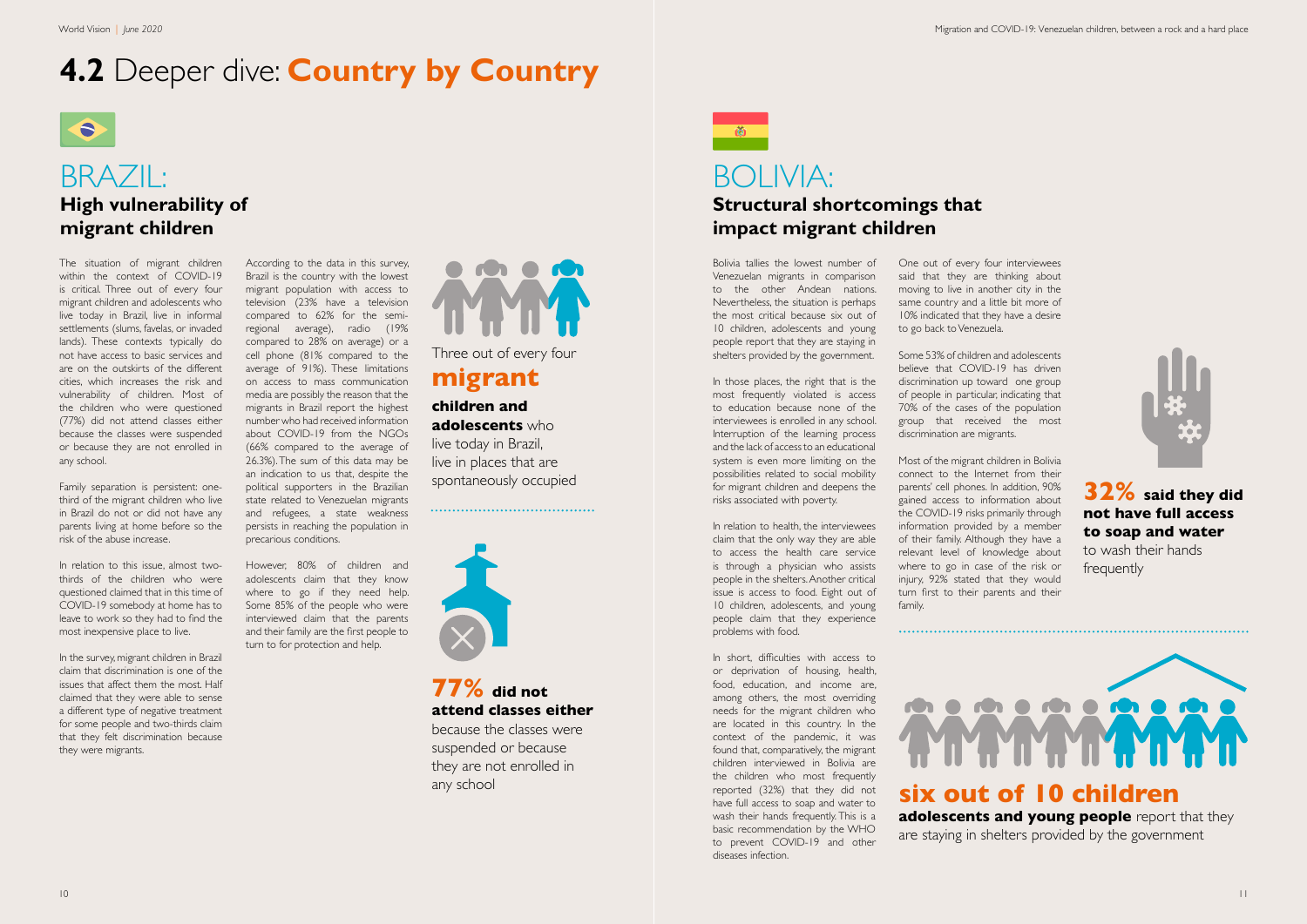The context is equally challenging and threatening for a boy or girl. Even so, for people who have set themselves up in Chile, the conditions are relatively better according to the survey. Although income and food are highly critical factors for migrant children who are located in Chile, the largest problem for the pandemic and the quarantine for them is that there have been conflicts that have arisen inside the family. Some 43% of migrant children in Chile compared to 22.8% of the sub regional average have stated that domestic conflicts have risen.

The responses for migrant children in Chile also stands out due to the higher percentage of children and adolescents who reported that they felt concerned by the pandemic (54% in Chile compared to 34.2% of the sub-regional average) and that they felt fear (32% in Chile compared to the average of 19%).

It is important to point out that 82% of the interviewees revealed that they had serious problems with access to food. In addition, it bears pointing out that half of the interviewed population is at home with their whole family while the other half indicated that somebody had to leave the house to work. This has a direct impact on care and the possibility of purchasing food. Of the population interviewed in Chile, almost one-third of the children

Along with Brazil and Colombia, Chile is part of the countries were almost the total (93%) of the interviewees reported that they had lost income. However, the major difference with these two countries for migrant children in Chile is that two-thirds live in their own home, not in shelters.

Compared to the other countries in the sample, migrant children in Colombia face the most serious difficulties in obtaining food. Nearly 9 out of 10 children mentioned it.

Lack of income, food, hygiene items and access to services are the main factors affecting migrant children in Colombia.

Some 85% stays home during the quarantine, with both parents, with one of them or with a relative. On the other hand, one out of four does not live with relatives.

Two-thirds remain in quarantine with the whole family and one-third said that somebody from the family had to leave the house to work despite the measures. Some 88% of the latter stay home with an adult who takes care of them.

Some 70% of the population interviewed have no access to medical services. In addition to this, half of migrant children are not attending school because classes are suspended; while the other half receives education over the Internet or through print material.

#### CHILE: **The friendliest in the region**

#### COLOMBIA: **The persistence of hunger**

indicated that they were thinking about going back to Venezuela. The other third has no intention of moving from the city where they are currently located while the remaining one-third does not know what it will do.

Half of them have someplace to go for issues related to health and that same percentage receives education over the Internet or through print material. The other half has suspended classes or is not enrolled in any school.

Eight out of every 10 boys and girls claimed that they had Internet and television service and that they have received information about COVID-19 about protection, symptom recognition, and actions in case of catching the disease through these media.

Comparatively, in relation to other countries, the migrant children who live in Chile know the most (93% compared to the sub-regional average of 75.5%) about where they are able to go in case of risks or injuries but their mothers and fathers are the first place they would go for help.

Their perception about different forms of discrimination due to their status as Venezuelan migrants is relatively low. Only one-third sense other forms of discrimination to other population groups or categories.

Colombia seems to be the preferred destination for migrant children coming from Venezuela. None of those interviewed said they wanted to go back to Venezuela.

Two-thirds do not know what they will do and one-third said they will stay in Colombia.

75% of migrant children claimed having access to soap and water, although one quarter have partial or no access to these inputs.

As a consequence of the crisis increased by the COVID-19, some 70% had to find the most inexpensive place to live, or is at risk of being evicted due to non-payment of rent.

Regarding access to information, according to the survey, Colombia is the country where migrant families have the greatest access to information through television, radio and cell phones. This is how they have obtained information about the risks, symptoms and care needed to avoid infection with COVID-19.

**82%** of the interviewees revealed that **they had serious problems with access to food**

> **70%** of the population interviewed have **no access to medical services**



**54% of children and adolescents who reported that they felt concerned by the pandemic**  (compared to 34.2% of

the sub-regional average)

#### **serious difficulties in obtaining food**

Nearly nine out of 10 children mentioned it.

# 

84% of surveyed children have a sense of care and protection. They know where to go and to whom (their family). However, there is little reference to institutions or bodies of the protection system. As to coexistence, 20% of those interviewed have felt an increase of discrimination following the outbreak of the pandemic; they claimed that Venezuelans, as well as homeless people are the most discriminated people.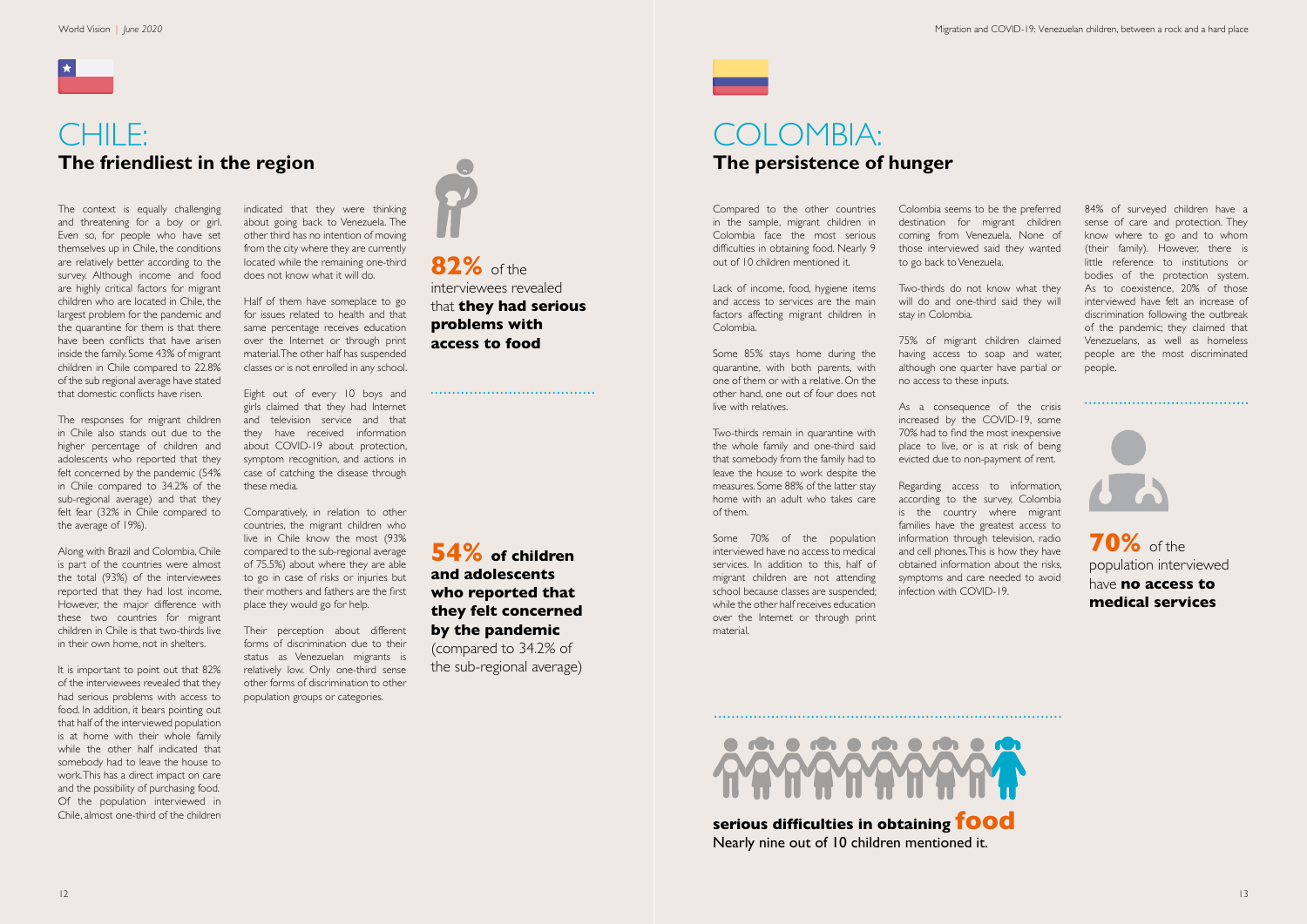Eight out of 10 migrant children are having problems to access food. Almost half of them have access to health care services, but the other half do not have or do not know that there is a health facility near their house. Education of all of them, in general, has been affected. 85% have their classes completely suspended without any other option to continue studying, and the rest is not enrolled in any school.

All children questioned are spending the quarantine at a fixed location, either in a rented house or in a spontaneous occupation. 80% of all of them live with their parents or with one of them, while 20% does not longer live with any of their parents. As their compatriots in other countries show, lack of income, food and uncertainty about housing are the most critical needs in Ecuador. It is important to point out that 55% of them is risking to be forced to vacate their homes because of non-payment of the rent.

92% do not plan to move, or do not know what to do, while 7% want to go back to their country. Eight out of 10 claim having access to soap and water to reinforce hygiene measures during the emergency.

The majority claimed they has Internet, television service and cell phones and that they have received information about COVID-19 and about protection, symptom recognition through these media and that they comply with preventive measures.

**55%** of them is risking eviction from their homes **because of nonpayment of the rent**



Peru is the second most popular destination for Venezuelan migrants after Colombia. Peru is also the second place where migrant children have experienced hunger to a greater extent. Eighty-six percent claimed not having enough food at home. Thus, income and food have been the most critical factors for migrant children and their families in Peru.

Thirty-four percent needed to find a cheaper house and 32% are at risk of eviction because of non-payment.

Only one-third of those interviewed said they have access to health care services, while another third did not because of their migrant status.

The remaining third does not know if there is a health facility near their place.

The impact in the educational process remains constant. Thirty percent of children are not attending school because they have suspended classes or because they are not enrolled in any school, while 61% of children, adolescents and young people are receiving education over the Internet or through print material.

All children questioned said they are spending the quarantine in a house. Some 39% live in rented houses, 20% have their own house and 10% live in places that are spontaneously occupied. Three out of four indicate they live with both parents or with one of them.



#### ECUADOR: **With shortages but they are not discriminated against**

#### **85% have their classes completely**

suspended without any other option to continue studying, and the rest is not enrolled in any school

#### **Only one-third**

of those interviewed said they have access to health care services, while another third did not because of their migrant status

#### **86%** claimed **not having enough food** at home





#### PERÚ: **The most discriminatory environment**

The pandemic and quarantine measures have caused boredom and concern to at least two thirds of migrant children in Ecuador.

89% claimed they know where to go and to whom in the event of risk or injury, however, as in other countries, parents and family members are mentioned as the main referents rather than the state protection services.

In the meantime, only one third perceived discrimination, however, they do not recognize themselves as subjects of discriminatory acts; they identify other population groups as the victims.



Of the children questioned, those living in Peru represent the highest percentage (16%) of situations where, because of the pandemic, parents had to leave them with someone else.

Under the lockdown measures, almost 80% has access to soap and water, while 20% have little or no access.

In their homes, the children questioned have cell phones, television and Internet, and there, they learn about the risks and care related to COVID-19.

Three-quarters claimed they know where to go in case of risk or injury due to violence. Unlike the other countries, in Peru, 60% said they would go to the police rather than to their own family. It is important to point out that Peru is the country where the migrant children who participated in the study felt more discrimination: 50% have reported experiencing increased discrimination against a particular group with the onset of the pandemic and almost all of them (91%) showed that it is against them because of their migrant condition coming from Venezuela. About 14% of migrant children said want to go back to Venezuela.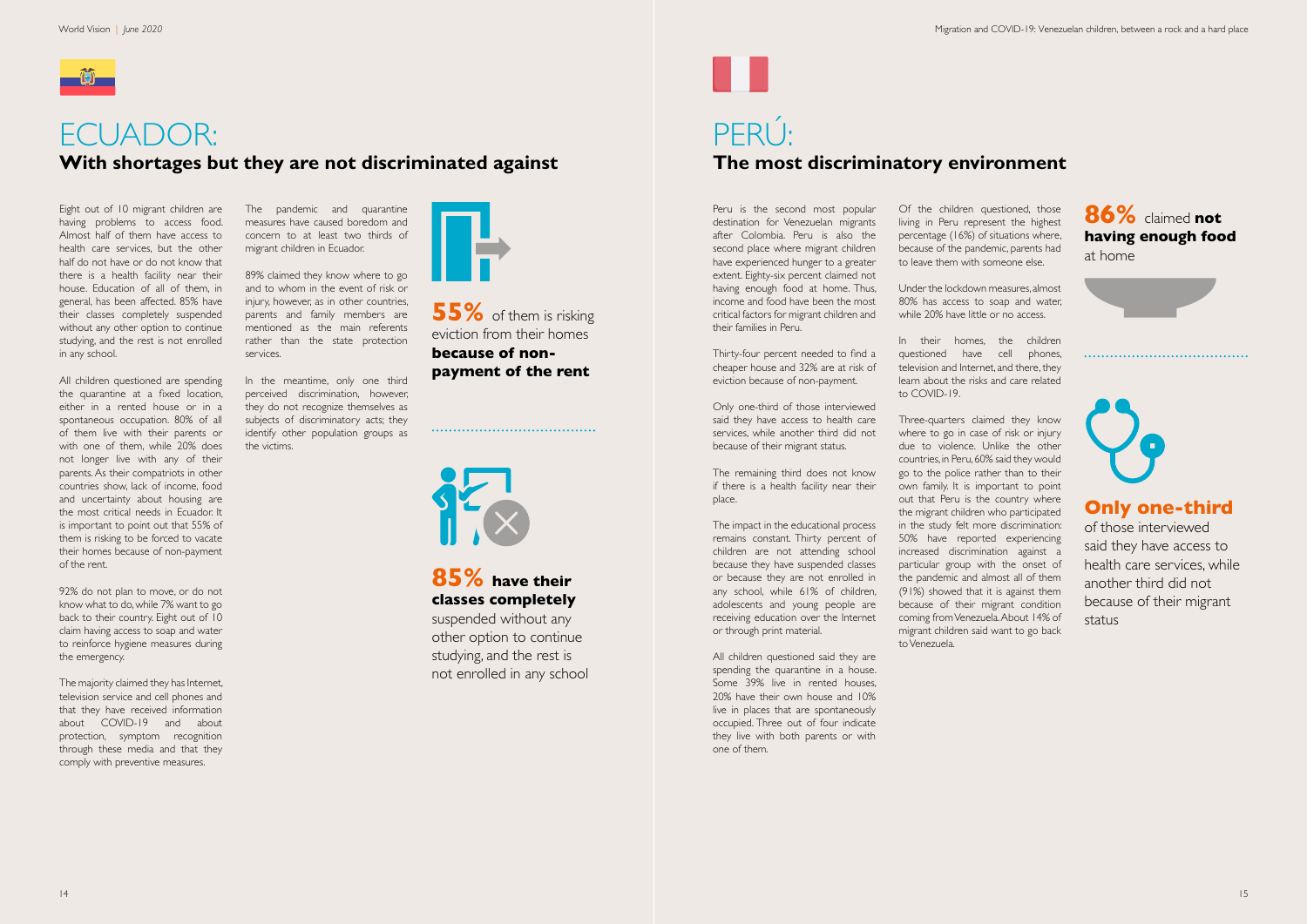



#### VENEZUELA: **The drama of children without parents**

The economic, political and social crisis in Venezuela prevented the access of large sectors of the population to basic goods, even before the COVID-19 pandemic. The health emergency exacerbated the situation. Almost 70% of Venezuelan children do not have access to soap for hand-washing in order to prevent COVID-19 infection. same percentage of people is having issues regarding the access food. Therefore, malnutrition is one of the most serious effects that will intensify the pandemic. Given this reality, three quarters of children interviewed indicated having access to health care services.

As to education, just over one-third does not attend school because of the suspension of the school cycle. The rest are receiving classes through the Internet and through television and radio broadcasts.

In Venezuela, 92% of children stayed home during the quarantine, while the rest are at their grandparents' home. Family separation is most evident in Venezuela: all the children interviewed were living without their parents at the time of the survey.

Just over one-third said that the whole family stays home during the quarantine, while the rest claimed that some adults go out to work. Thirty percent of these stay alone at home or with a boy or girl of their own age.

Children, adolescents and young people have access to a television set, a little less to cell phones and the Internet, but these are resources available in most of their homes.

The family and community leaders have been the ones who have given them information about COVID-19 prevention, care and risks.

Moreover, television has also been a medium through which they have had access to information.

Although the quarantine and the health crisis have affected them because of the concern and boredom it causes, most of them feel somehow protected, because they know where to go and to whom if they find themselves at some kind of risk

Venezuelan children and adolescents do not see themselves as victims of discrimination; however, they claim that discrimination does occur against homeless people or against disable people.

#### **Family separation**

**is most evident in Venezuela: all the children interviewed were living without their parents at the time of the survey.**

#### **Almost 70% of Venezuelan**

**children do not have access to water and soap for hand-washing in order to prevent COVID-19 infection. The same percentage of people is having issues regarding the access to food.**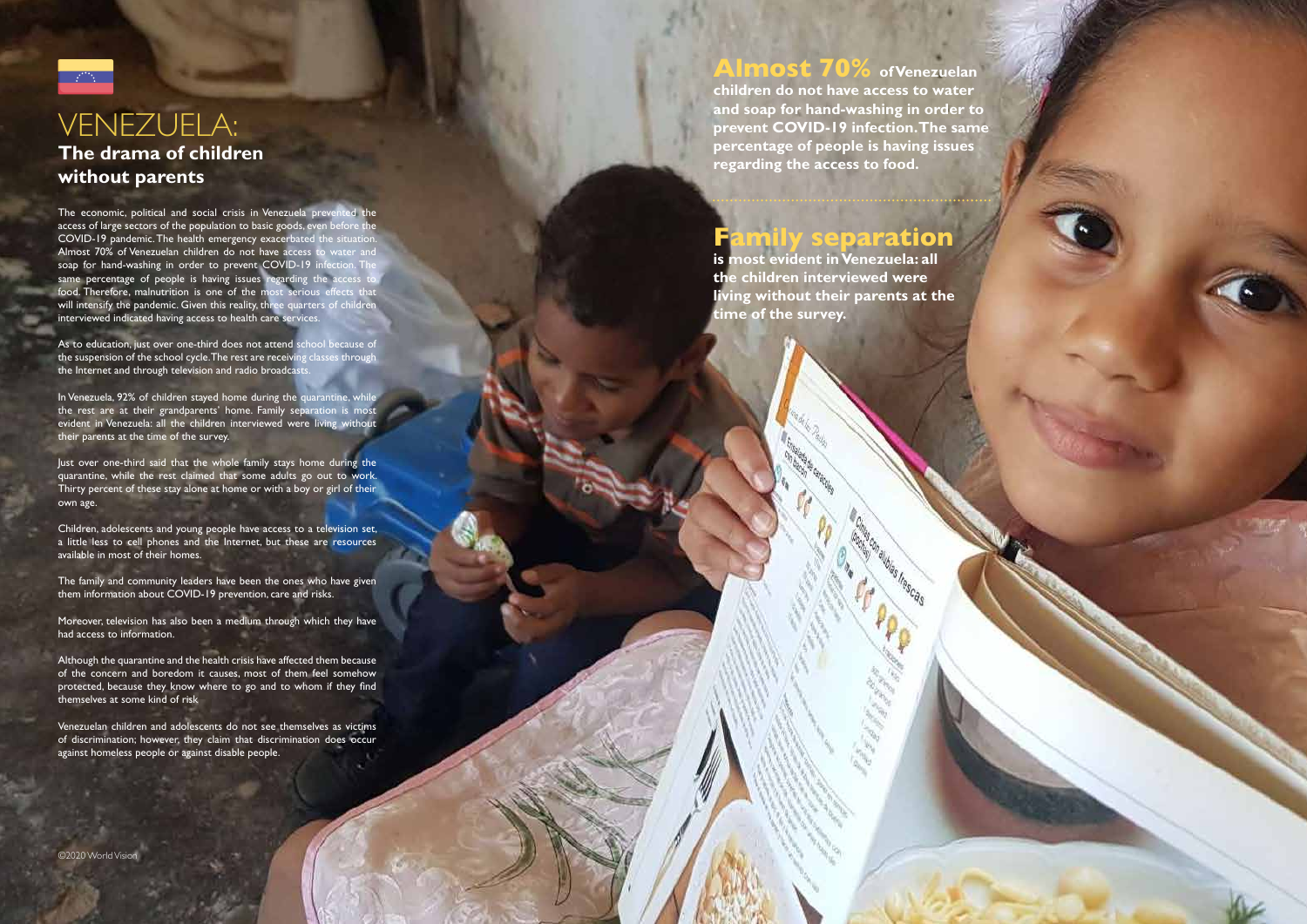18 19

10 WVI, adaptation of the story written by Monica Rumbos, Cash Transfer Program Coordinator, 2020 World Vision

The yard of a small guesthouse was the perfect place for a big party. The night before, some parents prepared everything they needed, children were really excited and helped organize things. They did not want to go to bed even if they were sleepy. Saturday arrived as well as the celebration so expected by the children attending the Santa Eduviges Dining House. At this party, we met 12-year-old Danfred and his 11-year-old sister Jehisy, who live with 69 years old Oly, their paternal grandmother.

"Their parents did not take care of them. I raised them since they were months old and I struggled for years with Danfred malnutrition", says Oly.

This boy weighs just 48 pounds at the age of 12. He has the weight and size of a 7-year-old boy, according to the WHO. Her sister and grandmother are also underweight.

In Venezuela, many children are abandoned or left behind and have to face life with their needs and fears. Many drop out of school because they are not supported by somebody to guide and motivate them. Danfred and Jehisy study, they do well at school. They are also trained in the Youth Symphony Orchestra in Los Teques city. Danfred has a great talent to sign with a mezzosoprano voice, which combined with his tender look, sweetens and moves hearts. The kids do not have internet, or telephones with WhatsApp, items schools and high schools use to assign homework. Danfred and his sister don't hide their concern about the COVID-19 pandemic.

# LITTLE I GIANTS<sup>10</sup> **V. Life** stories

"The pandemic has worsen our situation. All of us feel depressed," grandmother says "we are observing the quarantine imposed, but it is hard. Kids have lost weight since they do not attend school, because they are not having one of their meals for the day."

The situation affects physical and emotional health of the family: children cry because they see their grandmother cry when she can't get them food or their school supplies, and sometimes all three cry together, says Oly. But Grandma also expresses hope because she always asks God not to abandon her, and this time, God shows her his help through the benefit provided by World Vision partnering with Los Teques Christian Center.

Danfred and Yehisy are noble, educated, simple, helpful and loving children. They cry, but they also laugh, play and dream in the midst of the shortages that surround them. The presence of hunger and resilience in the face of adversity has turned them into little giants.

d Vision AYUDA MANITARIA

World Vision and Covid-19: Vision and Covid-19: Venezuelan children, between a rock and a rock and a hard place and a hard place and a hard place and a hard place and a hard place and a hard place and a hard place and plac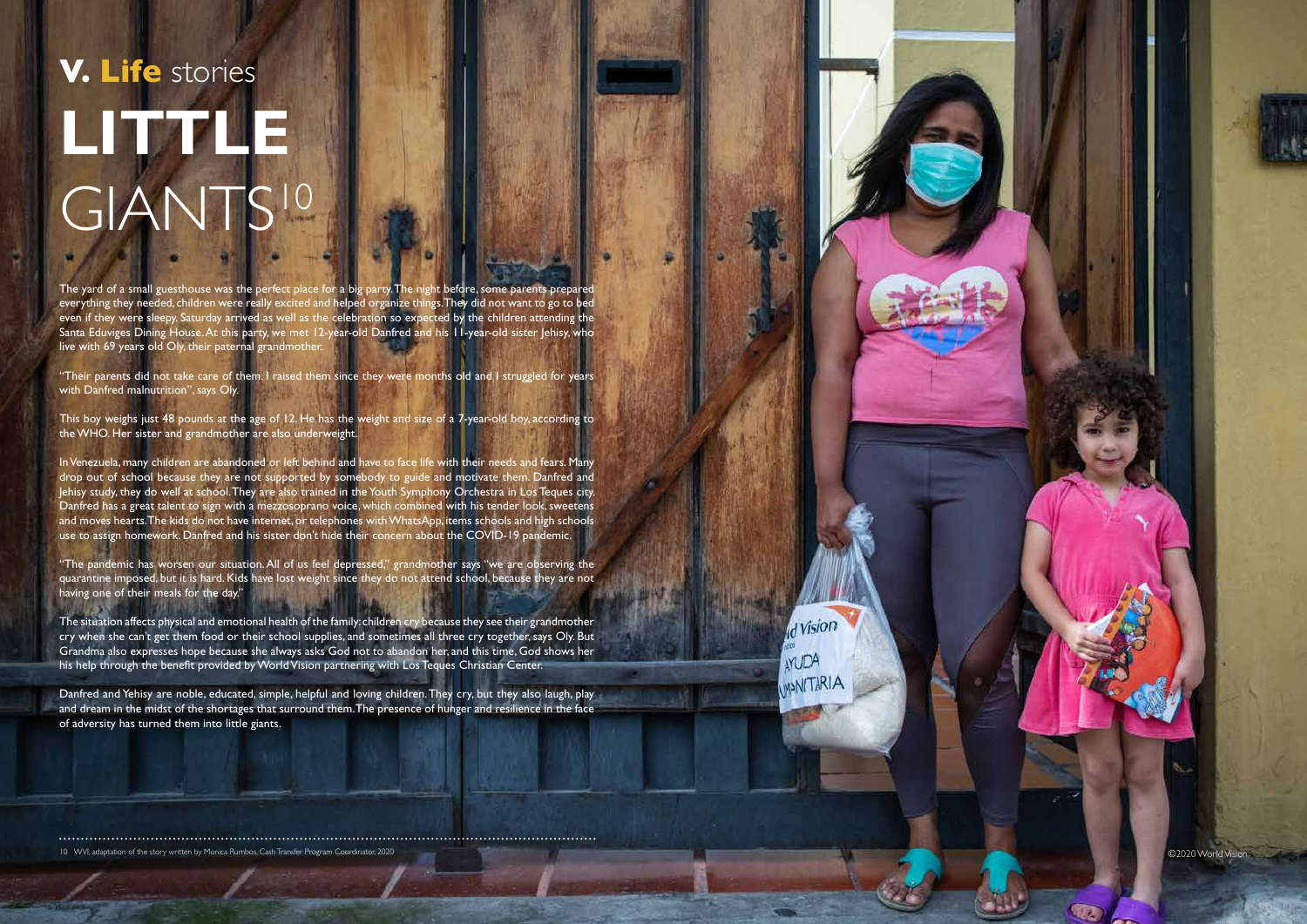World Vision | *June 2020*

Elba, 8, is the oldest daughter of José and Virginia, a couple of Venezuelan migrants who have lived in Manta for a year and a half. The first to arrive in Ecuador was José who worked tirelessly until he raised enough money for his family to leave his country and together seek a better future. José and Virginia are part of ECUAVEN, an association of entrepreneurs supported by World Vision Ecuador, as part of its line of humanitarian assistance with people on the move. Since Elba arrived in the country, she has attended the Child Friendly Space, where in addition to receiving support with her tasks, she has developed her ability to draw.

Elba was diagnosed with ASD (Autism Spectrum Disorder), a developmental disability that can lead to significant social, communication, and behavioral problems. Often, there is no indication on the face of people with ASD that sets them apart from others, but those with ASD may communicate, interact, behave, and learn differently from other people. For this reason, Elba has rigorous medical treatment that allows her to control the disease. In addition, the girl has a daily routine that includes outdoor activities.

Since the declaration of sanitary emergency began in Ecuador, Elba has suffered a health loss because the confinement generates an anxiety crisis in her. In addition to this situation, the family lives in a house declared as disabled, due to the structural damage it suffered with the earthquake of April 2016 and they do not have safe spaces where the girl can play. Nicolás, 6, has also been affected by Elba's health crises and always asks his dad to have medicine on hand so that his little sister can take it.

José tells us that in these days of quarantine medicine is very scarce and that he has walked for up to two hours visiting the city's pharmacies to get a dose that stabilizes the girl's health. In addition to insufficient medications, prices have risen and the prescription has expired with no possibility of obtaining a new one because medical check-ups are suspended so the dose is incomplete. The quarantine is substantially subtracting the few savings that the family had to invest in the cake business that is their source of income and they have allocated them for food and medicine that is a priority at this time.

José and his family have been beneficiaries of a consumption card for the value of USD \$ 90 so that they can fulfill their quarantine period and their food is assured; however, Elba's health is their biggest concern right now.

# **THE QUARANTINE**  AFFECTED HER HEALTH



©2020 World Vision

ELba osaños

"Sonnie DIOS Te ama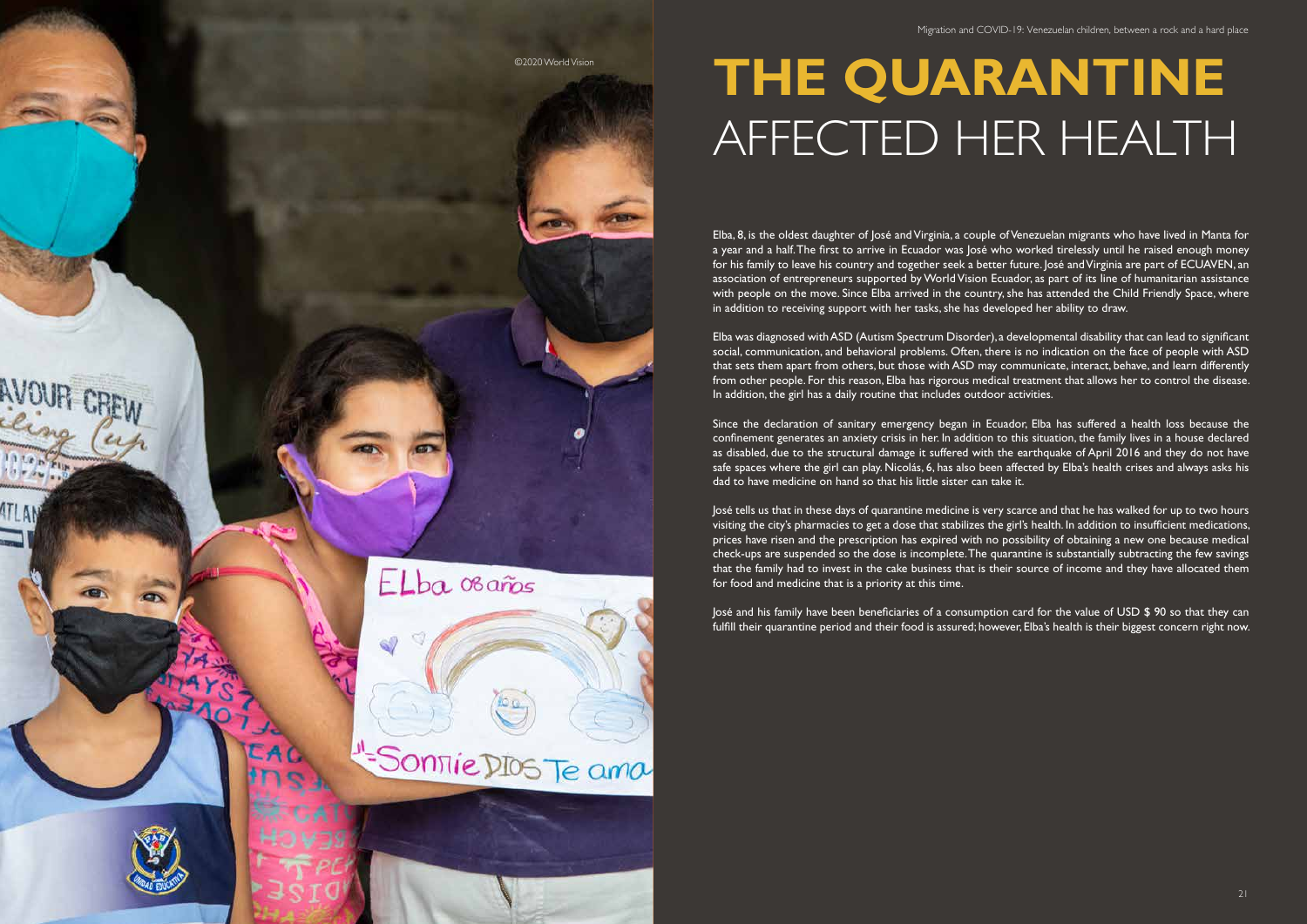

**As a child focused organization, World Vision is deeply concerned about the immediate impact and negative indirect impacts that COVID-19 will have on the health and wellbeing of migrant children and adolescents from Venezuela in the long term.**

The sharp decline in the living conditions of millions of people as a result of the prevailing situation in Venezuela and its impact on neighboring countries, required a multi-country and multi-sector intervention by World Vision, leveraged by a large network of partners in civil society, faith-based organizations, governments and the private sector.

The first phase has focused on direct humanitarian aid, in the form of nutrition projects and the distribution of multipurpose monetary assistance (for food, medicine and hygiene items) for the most vulnerable sectors. This aid is still in place in this time of the pandemic.

The health emergency, far from alleviating needs, has triggered requests from refugees and migrants to return to their country of origin. Both staying in host countries and a possible return trip to Venezuela are fraught with risks for children, in particular. In addition to humanitarian aid, World Vision will continue to work for the inclusion and economic and cultural integration of migrant populations and host populations. WV will also continue tirelessly advocating for governments to guarantee decent legal conditions for the protection and support of migrant and refugee populations.

Along with our supporters, donors, and community partners, we will continue providing opportunities for the reintegration of children into educational processes. We will continue advocating for effective protection, access to water and sanitation, and livelihoods. In doing so, we are certain that we contribute to the preservation and prosperity of a very important contingent of human capital in Latin America and the Caribbean.

The deep inequality that persists in the region highlights the vulnerable position migrants are in as they seek a better life. That is why, in the context of this pandemic, World Vision Latin America gives priority among its beneficiaries to migrant, refugee and indigenous populations, and their children because of their vulnerability status.

World Vision's response to the COVID-19 emergency includes strengthening national health systems, supporting and equipping workers and community health services, the protection of the most vulnerable children and families and advocacy and collaboration to ensure child protection in this context. The organization plans to reach 70 million people globally, including 10 million in Latin America and the Caribbean. More than US\$50 million will be required at the regional level to succeed. Our operation aims to save lives and restore the capacities of communities and families through the generation of livelihoods. We are inviting you to join this cause and to donate. For further information, please visit www. worldvisionamericalatina.org

**World Vision's five major concerns regarding migrant children are:**



These five concerns, combined with the persistent inequality prevailing in the region, are a breeding ground for social conflict and insecurity, which directly affect migrant and refugee children.

**1. Deterioration of their physical and mental health due to the lack of access to basic health services.**

**2. Unprecedented challenges for the provision of humanitarian assistance to children.**

**3. Increased risks to child protection.**

**4. Disruption of education.**

**5. Loss of family support/income and the consequent food insecurity.**

The second contract of the second contract of the second contract of the second contract of

THE REPORT OF STREET

#### **VI.** World Vision **Actions**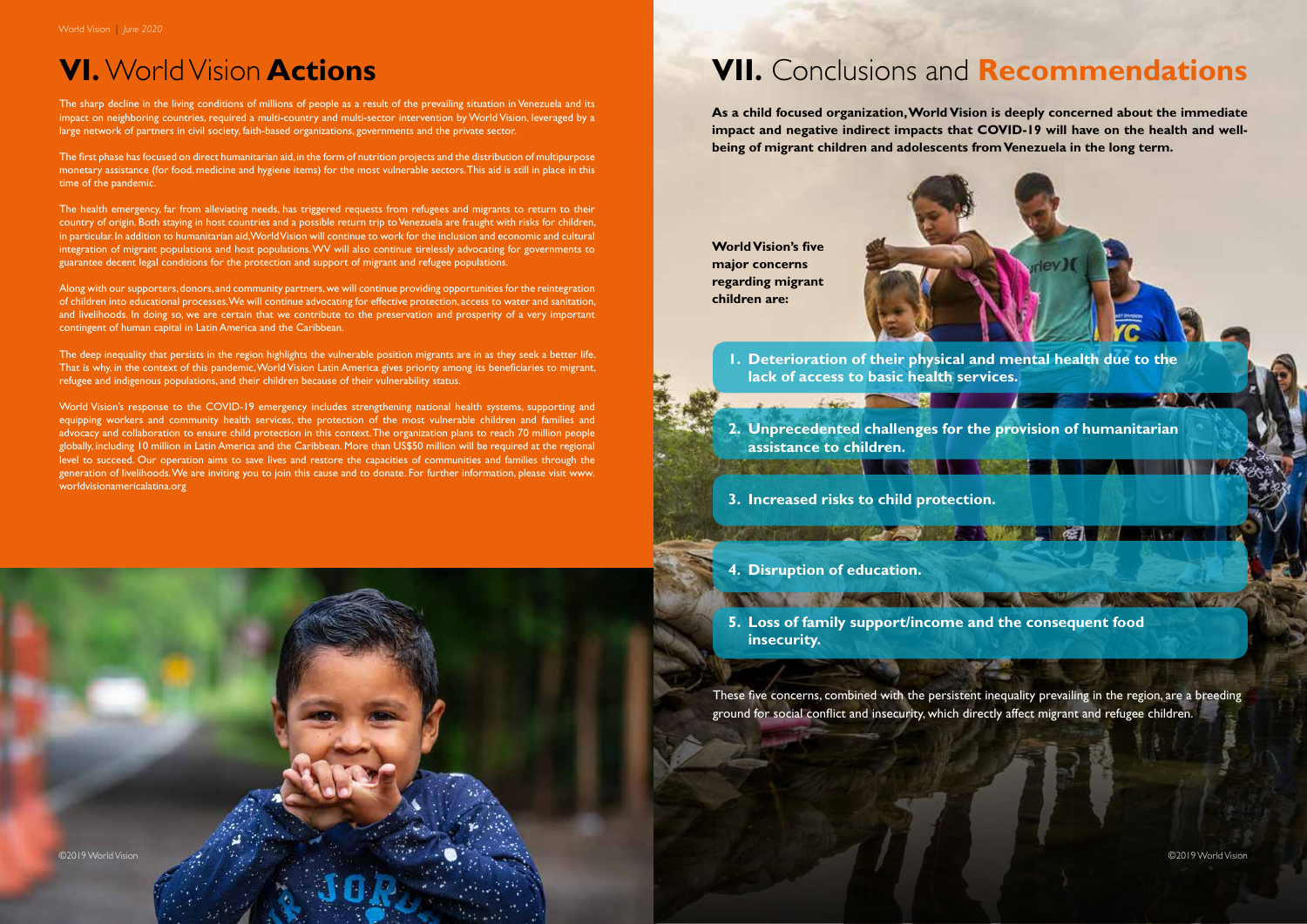## **7.2 Recommendations**

Given the fact that findings of this study focus mainly on gaps in access to food, insufficient financial resources, the suspension of education, difficulties in accessing health care services, and a high risk of protection and the separation from parents, as major problems, below are recommendations that the different governments, stakeholders, United Nations agencies and development organizations and donors can implement in order to mitigate the impact of the pandemic on migrant children and adolescents:

- Migrant children and their families should be included in national and regional COVID-19 risk prevention actions based on the principles of best interest of the child, survival and development, participation and non-discrimination.
- State actions against the COVID-19 pandemic must be based on children rights approach, and not only on health measures.
- Lockdown and sudden interruption of the educational processes and projects of children and adolescents affect not only their academic skills, but has also a high impact from the emotional perspective and emotional health. Therefore, it will be critical that governments, civil society, and the international community invest in methodologies such as Raise in Tenderness, in order to restore and resignify an experience like the pandemic, which without due attention, can turn into trauma and lead to family, community and social conflicts associated to frustration.
- Governments should urgently ensure the development of social protection measures for the most vulnerable, including the provision of food and monetary assistance for migrant fathers, mothers and caregivers in all contexts, in order to meet the immediate basic needs of their children.
- Emergency measures from governments, relief workers, donors and NGOs should also include social bonuses for households living in poverty and extreme poverty in order to support family economy for families to be able to cover the market basket, food and nutrition of migrant children while the emergency measures aimed at preventing the expansion of COVID 19 last in this phase.
- Governments, UN agencies, donors and NGOs should come together to develop coordinated responses in the face of COVID-19 emergency, including continuity strategies for education services under different modalities and platforms, in order to assure the right to development and education of Venezuelan migrant children.
- In this context of health emergency, child protection systems must ensure, that care of migrant children is also a priority and prevents violation of their rights, especially in situations of violence that affect them.
- Ensure health care and medical services in the event of risk or suspicion of infection for migrant children and adolescents by including them in care, communication and referral channels.
- Finally, government, society and families in each country should provide spaces and opportunities for children and adolescents to exert their right to play, to recreation and to healthy entertainment, especially in this context of a pandemic where fear, doubts and stress need to be channeled.



## **7.1 Conclusions**

Some conclusions based on the actions experienced and the study carried out in different countries in South America can be summarized as follows:

- The socioeconomic impacts of COVID-19 and the insufficient government response measures have harmful effects on the livelihoods that leave fathers, mothers and caregivers in a struggle to make it to the end of the month. The situation is particularly serious for migrant families, where any access to income is likely to be limited to daily earnings or even cash/voucher distributions by relief agencies.
- Just in the region, 1.1 million children and adolescents have been displaced from Venezuela, forced to seek a future and better living conditions. Their status as migrants, sometimes without the necessary documentation, prevents them from accessing national health, education and social protection services.
- The closure of schools deprives children of essential education and child development opportunities. Likewise, the suspension of the school cycle deprives communities and millions of children of a safe and protected space during the day and of an essential source of food, in those institutions with school canteens. Highly vulnerable populations, including migrant populations, have additional risks because they are exposed to violence, abuse and exploitation.
- Migrant children without parental care, whether pre-existing or not, are particularly in need of protection, as they lack sufficient means and conditions to survive a crisis such as COVID-19.
- As COVID-19 arrived into a region with a large number of vulnerable displaced children and families, with protection and health care services that are weak or difficult to access, it is possible to predict the impacts related to the deterioration of nutrition, the impoverishment of households, as well as a rise in forms of violence such as child labor, labor exploitation and child marriage.